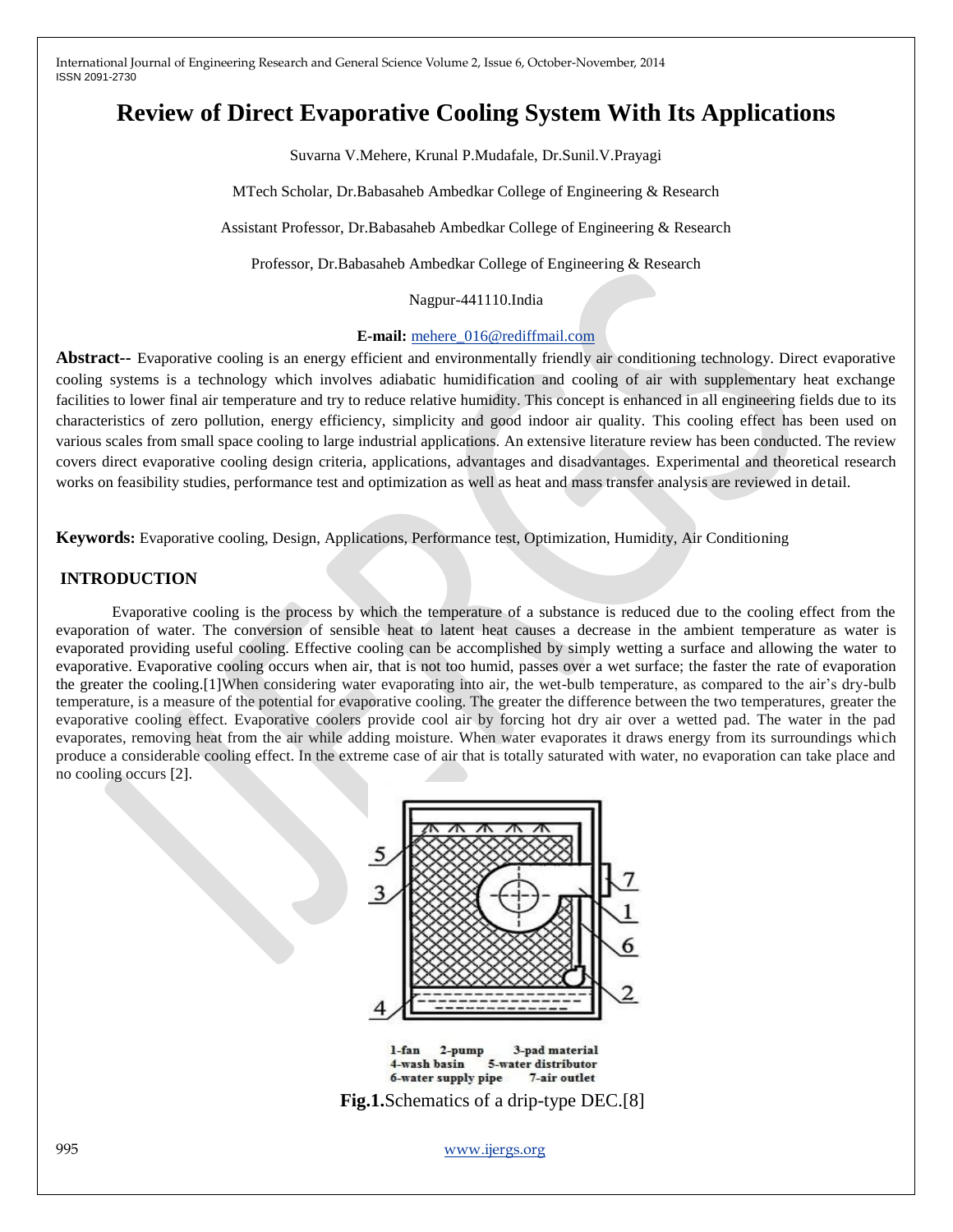Generally, an evaporative cooling structure is made of a porous material that is fed with water. Hot dry air is drawn over the material. The water evaporates into the air raising its humidity and at the same time reducing the temperature of the air [3].The fundamental governing process of evaporative cooling is heat and mass transfer due to the evaporation of water. This process is based on the conversion of sensible heat into latent heat. Sensible heat is heat associated with a change in temperature. While changes in sensible heat affect temperature, it does not change the physical state of water. Conversely, latent heat transfer only changes the physical state of a substance by evaporation or condensation [4].As water evaporates, it changes from liquid to vapour. This change of phase requires latent heat to be absorbed from the surrounding air and the remaining liquid water. As a result, the air temperature decreases and the relative humidity increases. The maximum cooling that can be achieved is a reduction in air temperature to the wetbulb temperature (WBT) at which point the air would be completely saturated [1,5].

This system is the oldest and the simplest type of evaporative cooling in which the outdoor air is brought into direct contact with water, i.e. cooling the air by converting sensible heat to latent heat. Ingenious techniques were used by ancient civilizations some of it by using earthenware jar water contained, wetted pads/canvas located in the passages of the air [6].The most commonly used direct evaporative coolers are essentially metal cubes or plastic boxes with large flat vertical air filters, called "pads", in their walls. Consisting of wettable porous material, the pads are kept moist by the water dripped continuously onto their upper edges. The process air is drawn by motorized fans within the coolers. After being cooled and humidified in the channels between the pads, the air leaves the cooler as "washed air" for cooling use. Many coolers use two-speed or three-speed fans, so the users can modulate the leaving air states as needed.[7]Fig. 1 is the schematic diagram of a drip-type DEC. Water is sprayed at the top edges of the pads and distributed further by gravity and capillarity. The falling water is recirculated from the water basin by the water pump. In DEC, the process air contacts directly with the sprayed water and hence is cooled and humidified simultaneously by the evaporation of water.[8]

This paper aims to review direct evaporative cooling technologies that could potentially provide sufficient cooling comfort, reduce environmental impact and lower energy consumption in buildings. Experimental and theoretical research works on feasibility studies, performance test and optimization as well as heat and mass transfer analysis are reviewed in detail. The review covers direct evaporative cooling design criteria, applications, advantages and disadvantages.

## DESIGN CRITERIA

The main parameter considered when evaluating the performance of direct evaporative coolers is the Saturation Effectiveness  $(\varepsilon_s)$ , which can be defined as [9]

$$
\varepsilon_s = T_{11} - T_{12}/T_{11} - T_{h11} \dots \dots \dots \dots (1)
$$

where

 $\epsilon$  is the saturation effectiveness,

 $T_{11}$  is the outdoor air temperature,

 $T_{12}$  is the supply air temperature and

 $T<sub>h11</sub>$  is the outdoor air wet bulb temperature.

The value of the Saturation Effectiveness depends on the following factors:

1- Air velocity through the cooler: For a specific cooler, with a particular area and water flow, an increment in the velocity would result in:

• A higher air volume flow.

• A higher effect of evaporative cooling, which can be calculated as:

$$
Q = m_a Cp_a(T_{11} - T_{12}) = v.S\rho Cp_a(T_{11} - T_{12}) \dots \dots \dots \dots (2)
$$

Where,

 $\overline{O}$  is the sensible heat  $(\overline{W})$ ,

v is the air velocity (m/s),

S is the area section  $(m<sup>2</sup>)$  and

 $\rho$  is the density(kg<sub>da</sub>/m<sup>3</sup>).

In the majority of the direct evaporative coolers, velocity must not exceed 3m/s to prevent generation aerosols. In other case it would be necessary to dispose a drift eliminator, which increases slightly the pressure drop.

2- Relation water/air  $(M_w/M_a)$ : This is the relation between the mass flow of atomized water and air flow. A high value shows a higher contact area between air and water and thus higher  $\varepsilon_s$ .

3- Configuration of the humid surface: A humidifier that provides a higher area and time of contact between air and water permits obtaining higher values of εs.

In these systems water recirculation is generally used to save water and improve economic results. The recirculated water temperature is close to the wet bulb air temperature. Given that air comes into direct contact with the atomized water, this process permits cleaning the air by removing particles of dust into it. However, if there are great amounts of dust or particles into the air, an additional filter should be used to prevent the fouling of the humidifier and the nozzles. [10]

996 www.ijergs.org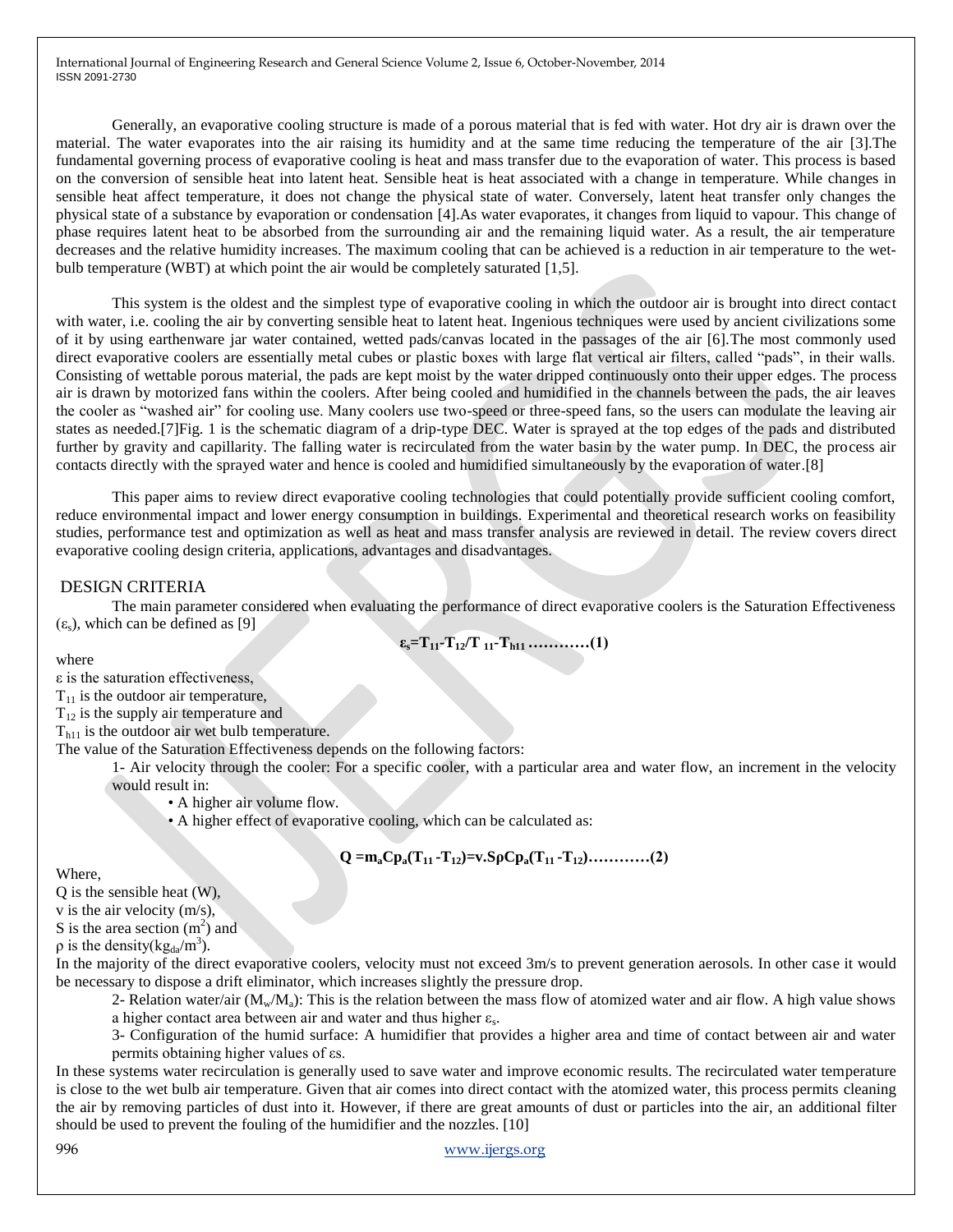## RESEARCH AND APPLICATIONS

Theoretical analysis on evaporative cooling is essential for revealing the heat and mass transfer laws in evaporative cooling process as well as for predicting the process outputs under various working conditions. A number of studies were conducted on numerical simulation of heat and mass transfer of DEC. [8] Zhang and Chen analyzed the heat and mass transport processes in DEC and developed a simplified physical model for the DEC, in which the process air was forced to flow over a wet plate with simultaneous heat and mass transfer [11].Qiang et al. [12] established a neutral network model to predict the air handling performance of DEC under various working conditions. The direct cooling technology using water evaporation is widely used for environmental control in agricultural buildings. Zhang [13] studied the heat and mass transfer characteristics of a wet pad cooling device by assuming complete evaporation of the spraying water. By analogous analysis of the heat and mass transfer processes in DEC and cooling tower, Du et al. [14] obtained the cooling efficiency formula of DEC as a function of the pad thickness, heat transfer coefficient, face velocity and specific pad surface. A mathematical model of DEC and its associated boundary conditions were established and the distributions of the velocity and humidity were calculated by the SIMPLER method [15].

He et al. studied film media used for evaporative pre-cooling of air. The cooling efficiencies of the cellulose media 43% to 90% while PVC media are 8% to 65%.[16] Lee and Lee has been fabricated a regenerative evaporative cooler and tested. To improve the cooling performance, the water flow rate needs to be minimized as far as the even distribution of the evaporative water is secured. At the inlet condition of 32 °C and 50% RH, the outlet temperature was measured at 22 °C which is well below the inlet wet-bulb temperature of 23.7 °C.[17] Xuan et al. first introduced the working principles and thermodynamic characteristics of different types of evaporative cooling, including direct, indirect and semi-indirect evaporative cooling.[8] Fouda and Melikyanadiscussed heat and mass transfer, process in direct evaporative cooler. The predicted results show validity of simple mathematical model to design the direct evaporative cooler, and that the direct evaporative cooler with high performance pad material may be well applied for air conditioning systems.[18] Kulkarni and Rajput made a theoretical performance analysis of direct evaporative cooling. The results of the analysis showed that the aspen fiber material had the highest efficiency while the rigid cellulose material had the lowest efficiency.[19]

Heidarinejad et al. have been discussed, the results of performance analysis of a ground-assisted hybrid evaporative cooling system in Tehran. A Ground Coupled Circuit (GCC) provides the necessary pre-cooling effects, enabling a DEC that cools the air even below its WBT. Simulation results revealed that the combination of GCC and DEC system could provide comfort condition whereas DEC alone did not. This environmentally clean and energy efficient system can be considered as an alternative to the mechanical vapor compression systems. [20] Kachhwaha and Prabhakar presented simple and efficient methodology to design a house hold desert cooler, predict the performance of evaporative medium and determined pad thickness and height for achieving maximum cooling.[21] Dai and Sumathy theoretically investigated a cross-flow direct evaporative cooler, in which the wet durable honeycomb paper constituted as the pad material, and the air channels formed by alternate layers of two kinds of papers with different wave angles were regarded as parallel plate channels with constant spacing. [22]

Basediya et al. reported basic concept and principle, methods of evaporative cooling and their application for the preservation of fruits and vegetables and economy also. Zero energy cooling system could be used effectively for short-duration storage of fruits and vegetables even in hilly region.[2] McKenzie et al investigated the coupling evaporative cooling and decentralized gray water treatment in the residential sector.[23] Chen et al. presented a case study of a two-stage DEC air conditioning application in the northeast Chinese city of Lanz housing simulation. The results showed that the indoor temperature and humidity level can be maintained at design values using such a system. Moreover, the electrical installation power of a two-stage DEC system is only 50.7% of that of conventional central air conditioning systems.[24] The energy saving potentials of using DEC for air precooling in aircooled water chiller units in 15 typical cities in China were calculated by Jiang and Zhang [25]. The results showed that by using DEC, the COP of the chillers can be enhanced by 15–25% in most of those cities. According to the analysis results of You et al., using DEC in air-cooled chiller units, the energy efficiency ratio (EER) of air-cooled chiller units in Tianjing can be increased by 14% [26].FAO (1983) advocated a low cost storage system based on the principle of evaporative cooling for storage of fruits and vegetables, which is simple, and relatively efficient. The basic principle relies on cooling by evaporation.[27]

The pad characteristics as well as the parameters of the air and the water in DEC significant influence the performance of DEC. Therefore, the measurement and test of the heat and mass transfer processes of various pads under different inlet air parameters attracted a lot of attentions.[28]You and Zhang studied the performances of the stainless steel pad and the perforated aluminum pad by assuming the adiabatic humidifying process [29]. The optimum mass flow rate of the air and the water were1.5–3.5 kg m<sup>-2</sup> s<sup>-1</sup> and 0.8– 1.4 kg m<sup>-2</sup> s<sup>-1</sup>, respectively. Moreover, Ge investigated the cooling and dehumidification performances of five types of perforated aluminum pads with different sizes at various circulation water temperature[30]. Yang et al. tested the cooling performance of the aluminum pad with specific surface area under the higher air velocity, the cooling efficiency of the pad tested was about 60% [31]. Zhang and Chen measured the adiabatic humidifying and dehumidifying cooling performances of cellulose pads [32]. The experiment results indicated that the optimum airflow rate. Feng and Liu investigated the heat and mass transfer process of the foam ceramic pad with a specific surface [33].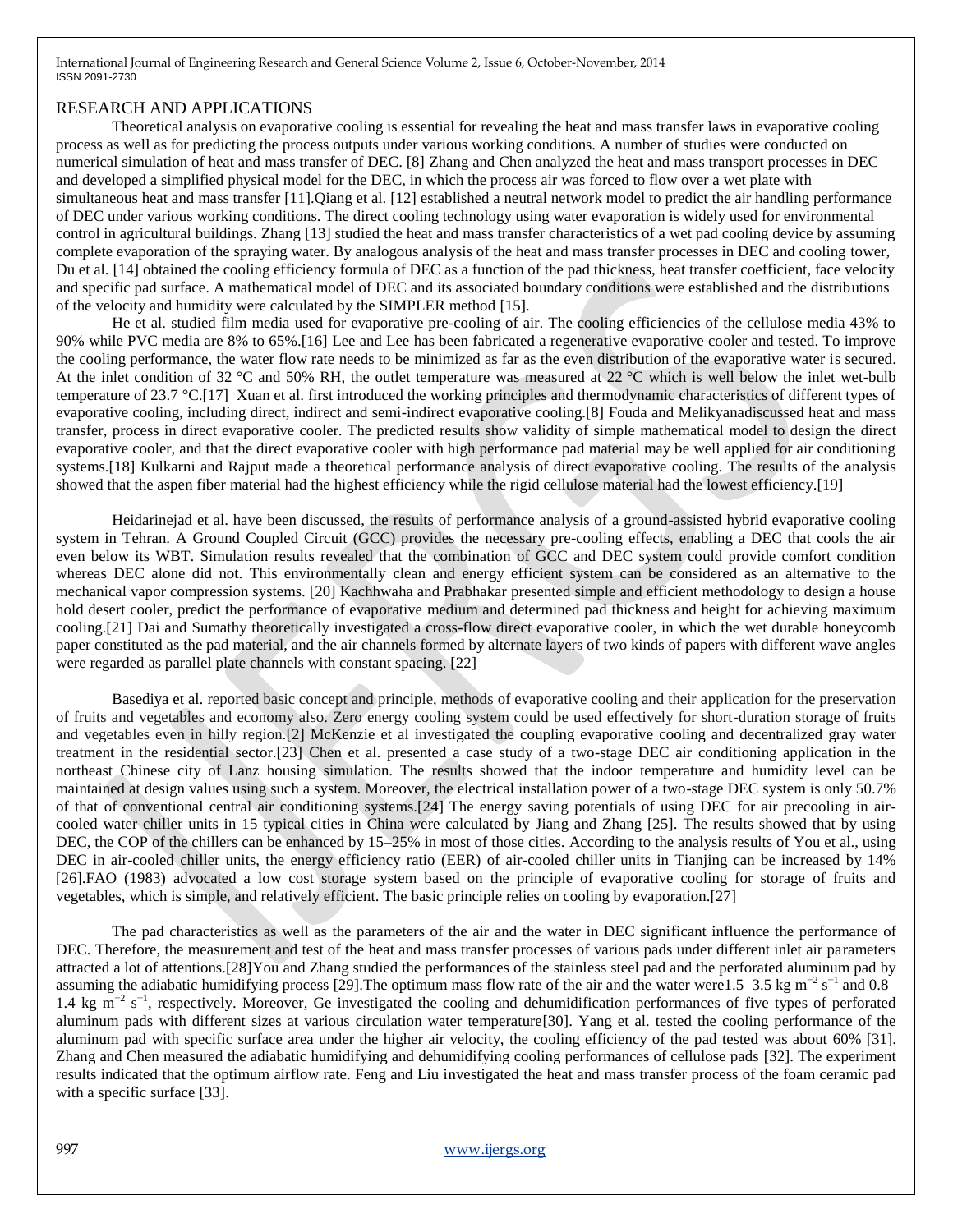## ADVANTAGES AND DISADVANTAGES

Based on available information of direct evaporative cooling system different advantages and disadvantages can be summarized as follows:

Advantages:

- The main advantages of evaporative coolers are their low cost and high effectiveness.
- Permitting a wide range of applications and versatility in the buildings, dwellings, commercial and industrial sectors.
- Direct evaporative devices act like filters, removing dust particles in air.
- It requires no special skill to operate and therefore is most suitable for rural application.
- It can be made from locally available materials.
- Highly efficient evaporative cooling systems that can reduce energy use by 70%.
- Less expensive to install and operate.
- It can be easily made and maintained.

Disadvantages:

- The water consumption associated to the operation of these systems, which is ascarce resource in dry and hot climates, where these systems best work.
- Evaporative cooling system requires a constant water supply to wet the pads. Therefore, need to be watered daily.
- Space is required at outside the home.
- Water high in mineral content leave mineral deposits on the pads and interior of the cooler gets damaged.[2,10]
- DEC is only suitable for dry and hot climates. In moist conditions, the relative humidity can reach as high as 80%, such a high humidity is not suitable for direct supply into buildings, because it may cause warping, rusting, and mildew of susceptible materials.[34]

# **CONCLUSION**

In this paper a review of direct evaporative cooling technology that could be efficiently applicable in building airconditioning was carried out. Using water for evaporation as a mean of decreasing air temperature is considerably the most environmentally friendly and effective cooling system. Evaporative cooling differs from common air conditioning and refrigeration technologies in that it can provide effective cooling without the need for an external energy source. If the power consumption can reduce to a moderate level then it will become serviceable in all sorts of requirements. Evaporative cooling is also important to the development of independent temperature and humidity control air conditioning systems. More R&D on potential applications of evaporative cooling systems would be advisable to promote environmentally friendly, energy-efficient, and comfortable air conditioning and, hence, a more sustainable world.

# **REFERENCES:**

- [1] Libertya J.T., Ugwuishiwu B.O., Pukuma S.A and Odo C.E. "Principles and Application of Evaporative Cooling Systems for Fruits and Vegetables Preservation"International Journal of Current Engineering and Technology, 3(3), 1000-1006, 2013
- [2] BasediyaAmratlal& Samuel D. V. K. &BeeraVimala. "Evaporative cooling system for storage of fruits and vegetables a review‖J Food SciTechnol,50(3),429–442,2013
- [3] FAO.Small-scale Post-harvest Handling Practices -A Manual for Horticulture Crops.1995
- [4] Watt J.R. and Brown W.K, "Evaporative Air Conditioning Handbook", 3rd ed. Lilburn, GA: Fairmont.1997.
- [5] P.M. La Roche "Passive Cooling Systems in Carbon Neutral Architectural Design". Boca Raton, *FL: CRC Press*, ch. 7, sec. 7.4,242- 258,2012
- [6] Amer O., Boukhanouf R., and Ibrahim H. G. "A Review of Evaporative Cooling Technologies"International Journal of Environmental Science and Development,6(2),2015
- [7] Watt JR, Brown WK. "Evaporative air conditioning handbook" 3rd ed. USA, The Fairmont Press,1997
- [8] Xuan Y.M., Xiaoa F., NiuaX.F., Huang X., Wang S.W "Research and application of evaporative cooling in China: A review  $(I)$  – Research<sup>"</sup> Renewable and Sustainable Energy Reviews,  $16,3535-3546,2012$
- [9] Rey Martínez, F.J., Velasco Gómez E., Álvarez-Guerra M., Molina Leyva, M. Refrigeraciónevaporativa. El Instalador. 2000.
- [10] E. Velasco Gómez, F.C. Rey Martínez, A. Tejero González "The phenomenon of evaporative cooling from a humidsurface as an alternative method for air-conditioning"International Journal of Energy and Environment,1(1),69-96,2010
- [11] Zhang X, Chen PL "Analysis of non-equilibrium thermodynamics on the transport processes in direct evaporative cooling" Journal of Tongji University,23(6),638–43,1995 [in Chinese].
- [12] Qiang TW, Shen HG, Xuan YM. "Performance prediction of a direct evaporative cooling air conditioner using neural network method". HVAC, 35(11), 10-3, 2005 [in Chinese].